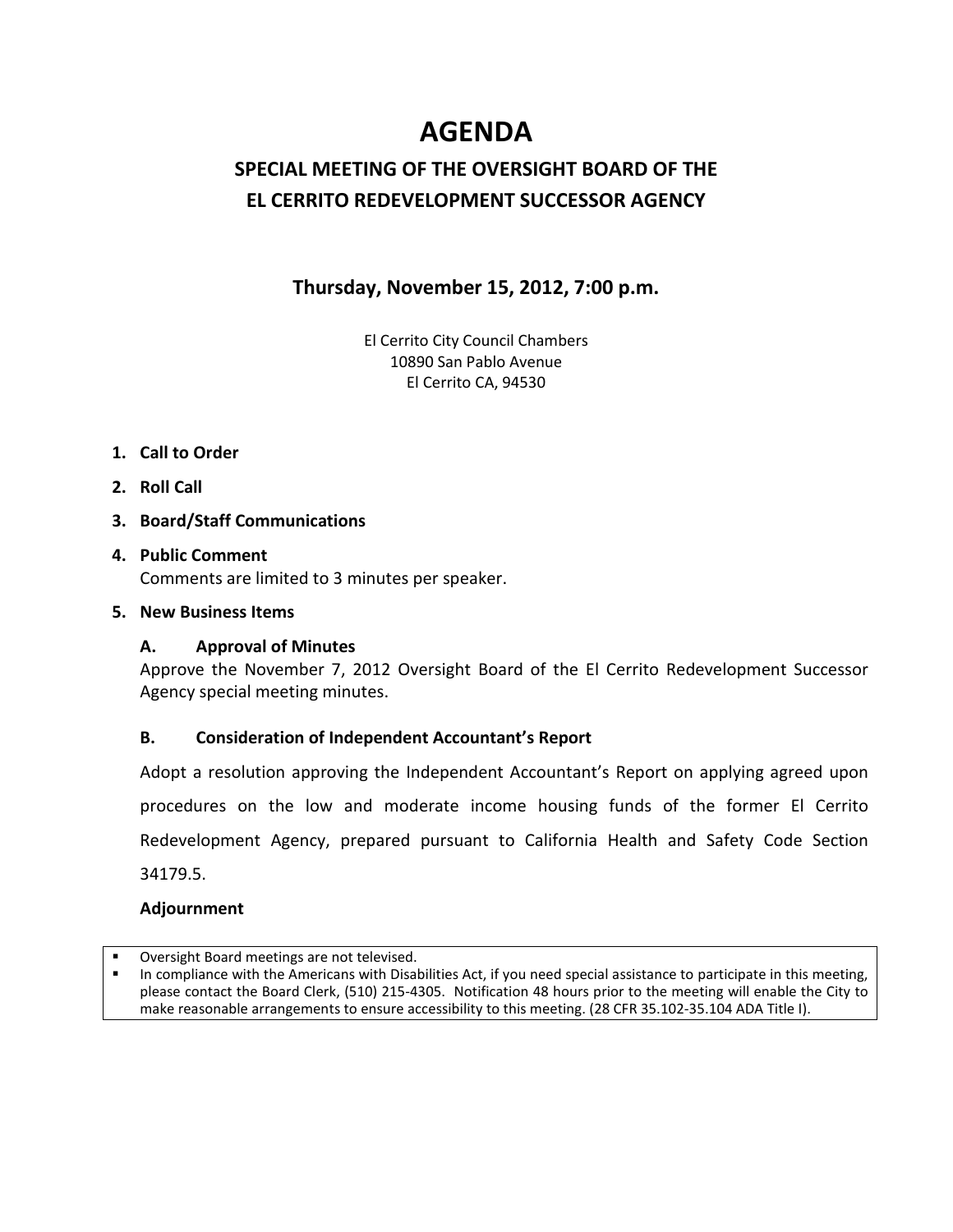## **Agenda Item No. 5A**

# **MINUTES**

## **SPECIAL MEETING OF THE OVERSIGHT BOARD OF THE EL CERRITO REDEVELOPMENT SUCCESSOR AGENCY**

**Wednesday, November 7, 2012, 7:00 p.m.**

El Cerrito City Council Chambers 10890 San Pablo Avenue El Cerrito CA, 94530

## **1. Call to Order**

Chairperson Jones called the Special Meeting of the Oversight Board to the Successor Agency of the Former El Cerrito Redevelopment Agency meeting to order at 7:02 p.m.

## **2. Roll Call**

Directors Dotson, Friedman, Kronenberg, Myall, Potter, Solseng and Chairperson Jones all present.

### **3. Board/Staff Communications**

**LT** Litigation not settled yet.

## **4. Public Comment**

### **5. New Business Items**

### **Approval of Minutes**

Approve the August 27, 2012 Oversight Board of the El Cerrito Redevelopment Successor Agency meeting minutes.

**Action:** Moved, seconded (Friedman/Potter; Ayes – Directors Dotson, Friedman, Myall, Potter, Solseng and Chair Jones; Noes – None; Abstain - Kronenberg) and carried to approve minutes as submitted.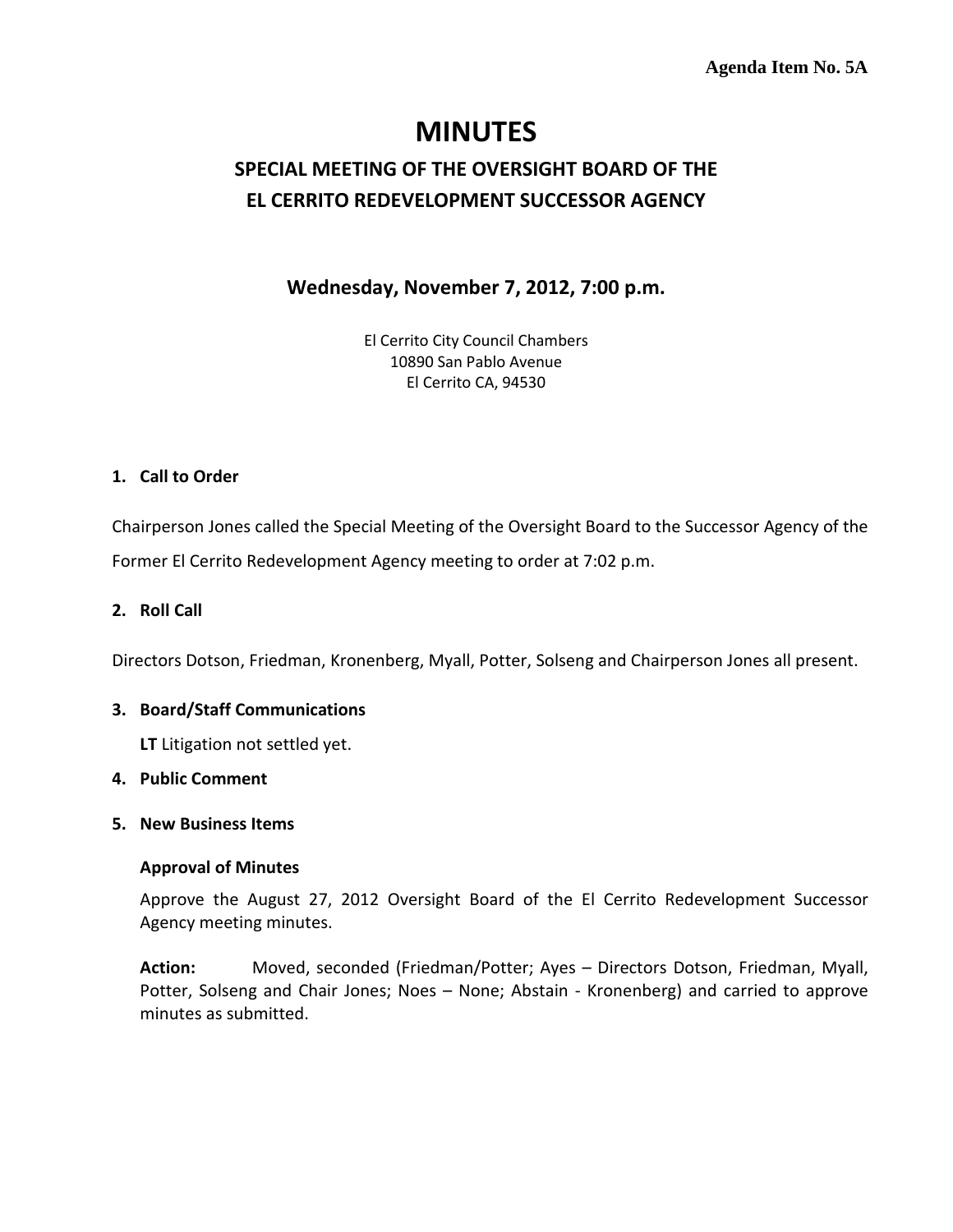**6. Public Hearing** 

**Independent Accountant's Report on Applying Agreed-Upon Procedures on the Low and Moderate Income Housing Funds of the former El Cerrito Redevelopment Agency, prepared pursuant to California Health & Safety Code Section 34179.5**

Conduct a public hearing on the Independent Accountant's Report, which will be considered for approval at a special meeting of the Oversight Board on November 15, 2012 at 7:00 p.m.

Chairperson Jones opened the public hearing. No speakers.

Presenter: Lori Trevino, Economic Development Manager.

**Action:** The Oversight Board received the presentation and discussed the report. Chair Jones clarified for the record that the Auditors were provided all information required. The Independent Accountant's Report will be considered for approval at a special meeting on November 15, 2012 at 7:00 p.m.

**7. Adjourned** at 7:11 p.m.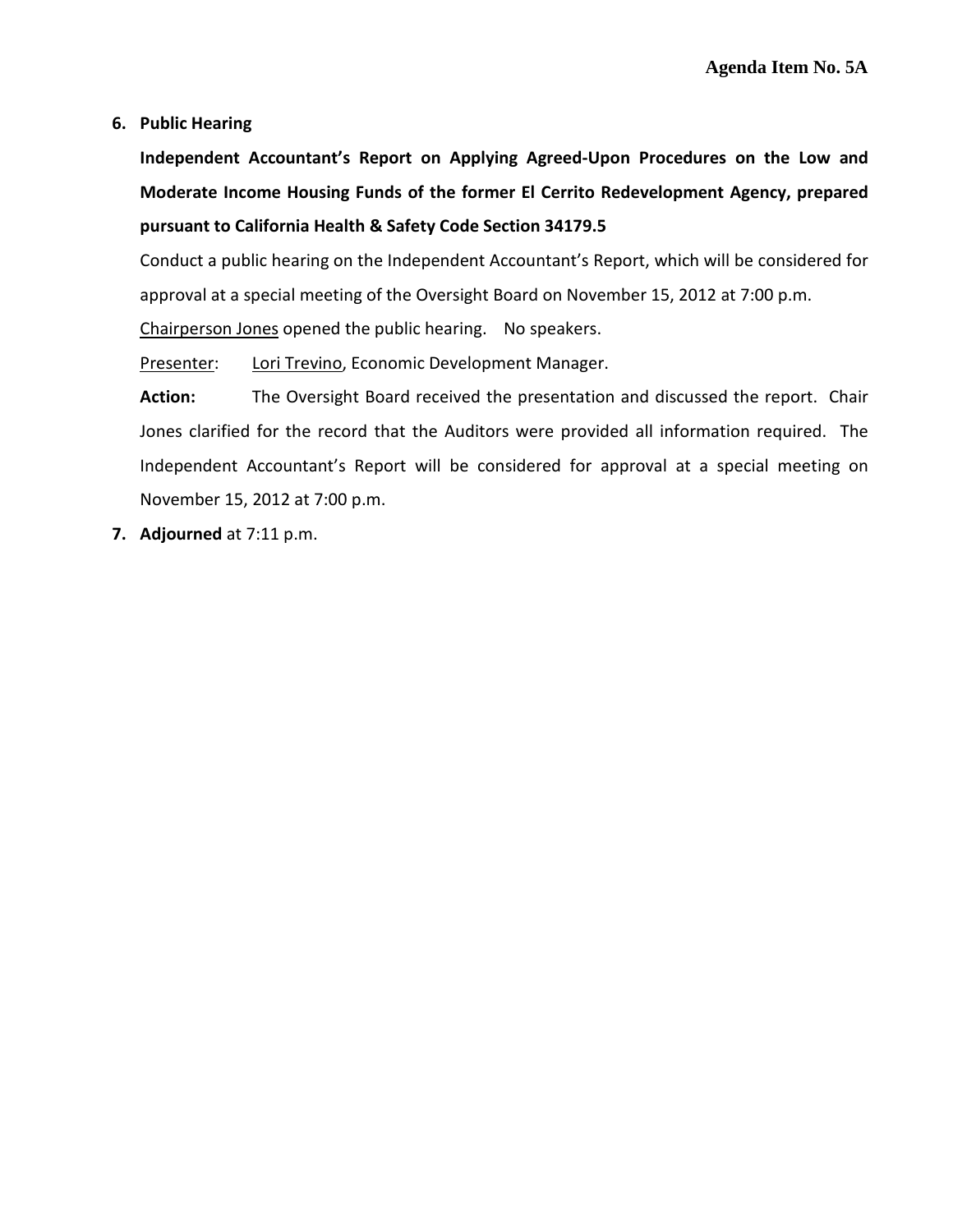# **AGENDA BILL**



**Agenda Item No. 58** 

| Date:           | September 15, 2012                                                                                                              |
|-----------------|---------------------------------------------------------------------------------------------------------------------------------|
| To:             | Oversight Board of the El Cerrito Redevelopment Successor Agency                                                                |
| From:           | Lori Treviño, Economic Development Manager                                                                                      |
| <b>Subject:</b> | Approval of Independent Accountant's Report on Applying Agreed-<br>Upon Procedures on the Low and Moderate Income Housing Funds |

## **ACTION REQUESTED**

Adopt an Oversight Board resolution approving the Independent Accountant's Report on Applying Agreed-Upon Procedures on the Low and Moderate Income Housing Funds.

## **BACKGROUND**

Pursuant to California Health & Safety Code Section 34179.5, the El Cerrito Redevelopment Successor Agency ("Successor Agency") selected MGO Certified Public Accountants to perform the Agreed-Upon Procedures ("Due Diligence Review") and received approval by the County Auditor-Controller on September 20, 2012.

The Due Diligence Review of the Low and Moderate Income Housing Fund ("LMIHF") was submitted to the Oversight Board, the County Auditor-Controller, the State Controller's Office and the Department of Finance ("DOF") on October 25, 2012.

The Oversight Board is required under Section 34179.6(c) to review, approve, and transmit the results of the Due Diligence Review of the LMIHF to the DOF and County Auditor-Controller, with a determination of the amount of cash and cash equivalents that are available for disbursement to taxing entities. As required, the Oversight Board held a public session to receive public comment at least five business days in advance of the meeting to consider the approval. The public comment session was held on November 7, 2012 at 7:00 pm.

The DOF will review the determination provided by the Oversight Board. Any decision to overturn an Oversight Board determination will be conveyed to the Oversight Board and Successor Agency. Successor Agencies have five days from receipt of the decisions to request "meet and confer."

## **DUE DILIGENCE REVIEW**

Attachment 1 to this report is the Report prepared by MGO, as prescribed in California Health & Safety Code Section 34179.5, for the Oversight Board's consideration. The resolution will be provided to the Oversight Board and available the public by the end of the day on Tuesday, November 13, 2012.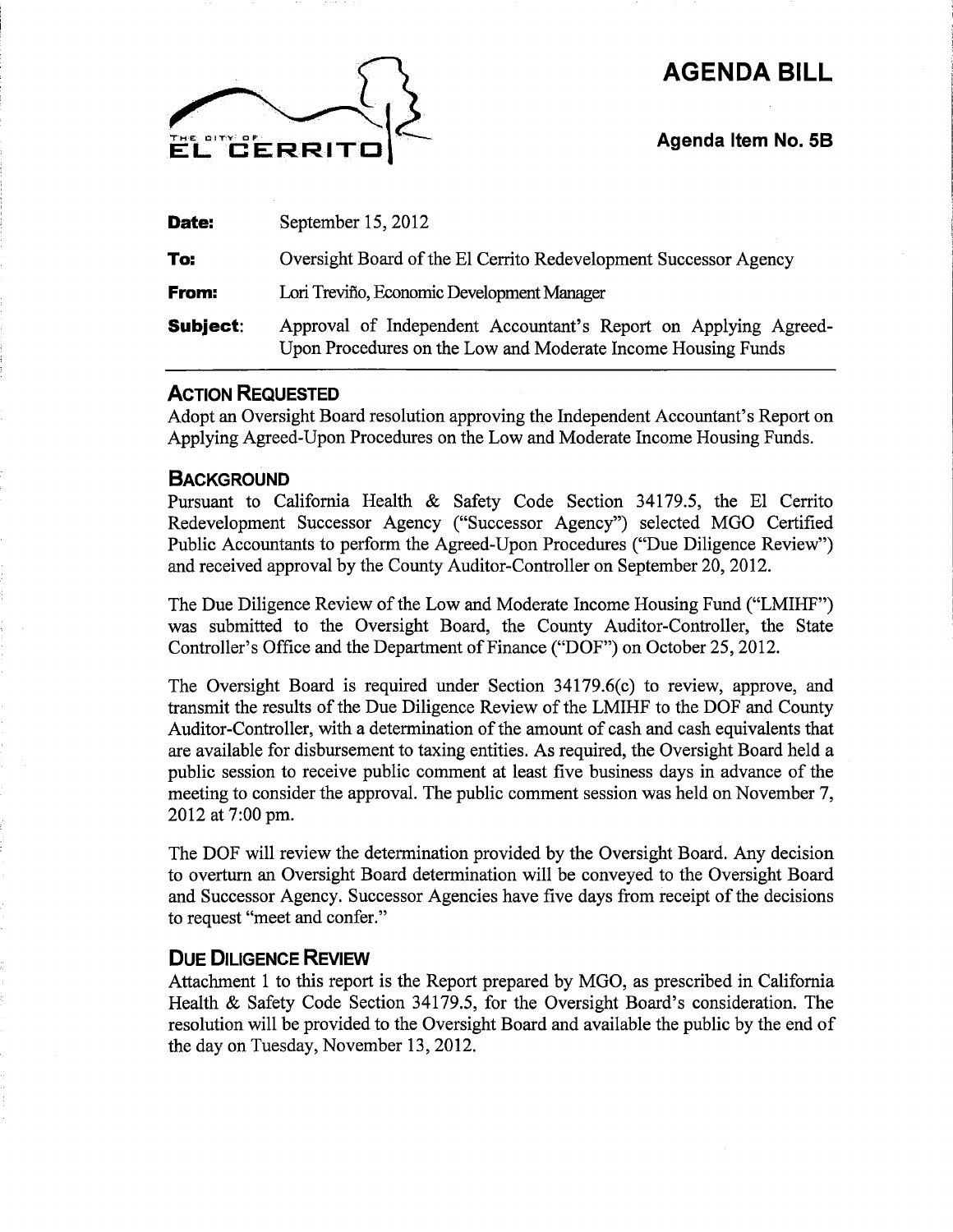Reviewed by: <u>A /i</u> **Scott Hanin** 

**City Manager** 

Attachments:

1. Independent Accountant's Report on Applying Agreed-Upon Procedures on the Low and Moderate Income Housing Funds of the Former El Cerrito Redevelopment Agency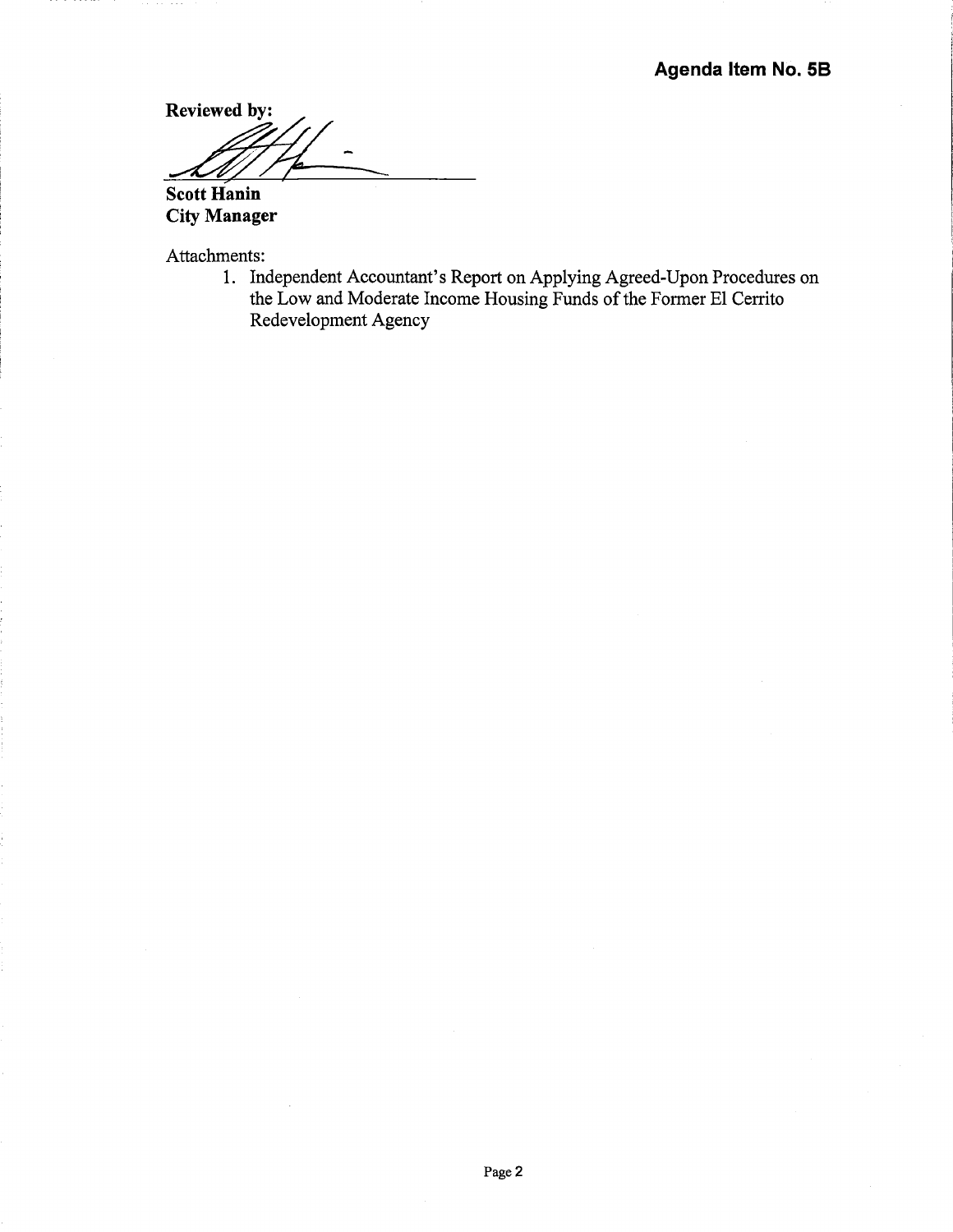#### RESOLUTION NO. \_\_\_\_\_\_

## RESOLUTION OF THE OVERSIGHT BOARD OF THE EL CERRITO REDEVELOPMENT SUCCESSOR AGENCY, TAKING SPECIFIED ACTIONS WITH RESPECT TO THE HOUSING FUND DUE DILIGENCE REVIEW PURSUANT TO HEALTH AND SAFETY CODE SECTIONS 34179.5 AND 34179.6

WHEREAS, the California state legislature enacted Assembly Bill x1 26 (the "Dissolution Act") to dissolve redevelopment agencies formed under the Community Redevelopment Law (Health and Safety Code Section 33000 et seq.); and

WHEREAS, pursuant to Health and Safety Code Section 34173, the El Cerrito City Council determined that the City of El Cerrito, a California municipal corporation (the "City") would act as successor agency (the "Successor Agency") for the dissolved El Cerrito Redevelopment Agency effective February 1, 2012; and

WHEREAS, pursuant to AB 1484, enacted June 27, 2012 to amend various provisions of the Dissolution Act, the Successor Agency is now declared to be a separate legal entity from the City; and

WHEREAS, pursuant to Health and Safety Code Section 34179.5 (as added by AB 1484), the Successor Agency is required to employ a licensed accountant, approved by the Contra Costa County Auditor-Controller (the "Auditor-Controller"), to conduct a due diligence review to determine the unobligated balances of the low and moderate income housing fund (the "Housing Fund") available for transfer to taxing entities; and

WHEREAS, the Successor Agency hired an accountant, approved by the Auditor-Controller, to prepare the due diligence review for the Housing Fund (the "Housing Fund Due Diligence Review') in conformance with Health and Safety Code Section 34179.5; and

WHEREAS, the Dissolution Act provides for the appointment of an oversight board (the "Oversight Board") with specific duties to approve certain Successor Agency actions and to direct the Successor Agency in certain other actions; and

WHEREAS, pursuant to the Dissolution Act, the Housing Fund Due Diligence Review has been submitted by the Successor Agency to the Oversight Board for the Oversight Board's approval and, in accordance with Health and Safety Code Section 34179.6, the Successor Agency also submitted the Housing Fund Due Diligence Review to the Contra Costa County Administrative Officer (the "County Administrator"), the Auditor-Controller, the State Controller (the "Controller") and the State Department of Finance ( "DOF"), along with copies of the Successor Agency's recognized obligation payment schedule for the Fiscal Year 2012-13, as approved by DOF; and

WHEREAS, in accordance with Health and Safety Code Section 34179.6, the Oversight Board held a public comment session on November 7, 2012; and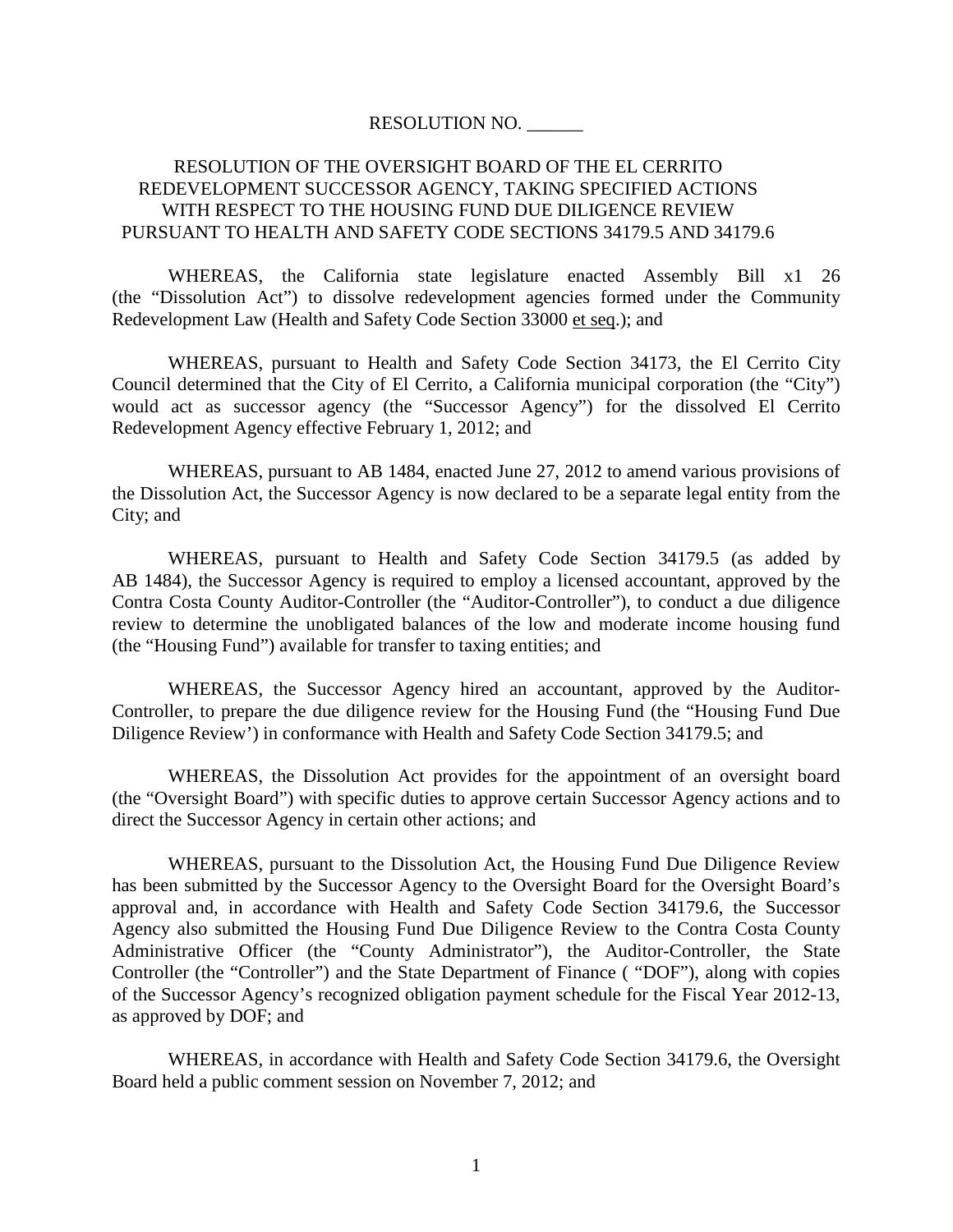WHEREAS, the Housing Fund Due Diligence Review, attached hereto as Exhibit A, provides supporting information upon which the actions set forth in this Resolution are based.

NOW, THEREFORE, BE IT RESOLVED that the Oversight Board hereby finds and determines that the foregoing recitals are true and correct, and together with the following documents and information form the basis for the approvals, authorizations, findings, and determinations set forth in this Resolution: (1) the Housing Fund Due Diligence Review; (2) information provided by the Successor Agency staff; and (3) any information provided by the public at the public comment session held by the Oversight Board on November 7, 2012.

BE IT FURTHER RESOLVED that in accordance with the Dissolution Act and AB 1484, the Oversight Board hereby approves the Housing Fund Due Diligence Review in the form submitted to the Oversight Board.

BE IT FURTHER RESOLVED that, pursuant to Health and Safety Code Section  $34179.5(c)(5)(D)$ , the Oversight Board hereby authorizes the Successor Agency and the City to retain current balances that are legally or contractually dedicated or restricted for the funding of an enforceable obligation, in the amount of One Hundred Seventy Six Thousand, One Hundred Sixty One Dollars (\$176,161), as demonstrated by Procedure 8a of the Housing Fund Due Diligence Review.

BE IT FURTHER RESOLVED that, as determined according to the method provided in Section 34179.5, the Housing Fund Due Diligence Review determined that no cash and cash equivalents are available for disbursement to taxing entities.

BE IT FURTHER RESOLVED, that the Oversight Board hereby authorizes and directs the Successor Agency staff to take all actions necessary under the Dissolution Act and AB 1484 to file, post, mail or otherwise deliver via electronic mail, internet posting, and/or hardcopy, all notices and transmittals necessary or convenient in connection with the approval of the Housing Fund Due Diligence Review and to take any other actions necessary to ensure the validity of the Housing Fund Due Diligence Review and the validity of the retention of the funds specified to be retained by this Resolution. The Oversight Board acknowledges and agrees that the Successor Agency may invoke the meet and confer process identified in Health and Safety Code Section 34179.6(e) to resolve any disputes regarding the amounts or sources of funds identified by DOF as eligible to be retained and may take any other actions required as a result of DOF review of the Housing Fund Due Diligence Review.

BE IT FURTHER RESOLVED that this Resolution shall take effect at the time and in the manner prescribed in Health and Safety Code Sections 34179(h) and 34179.6.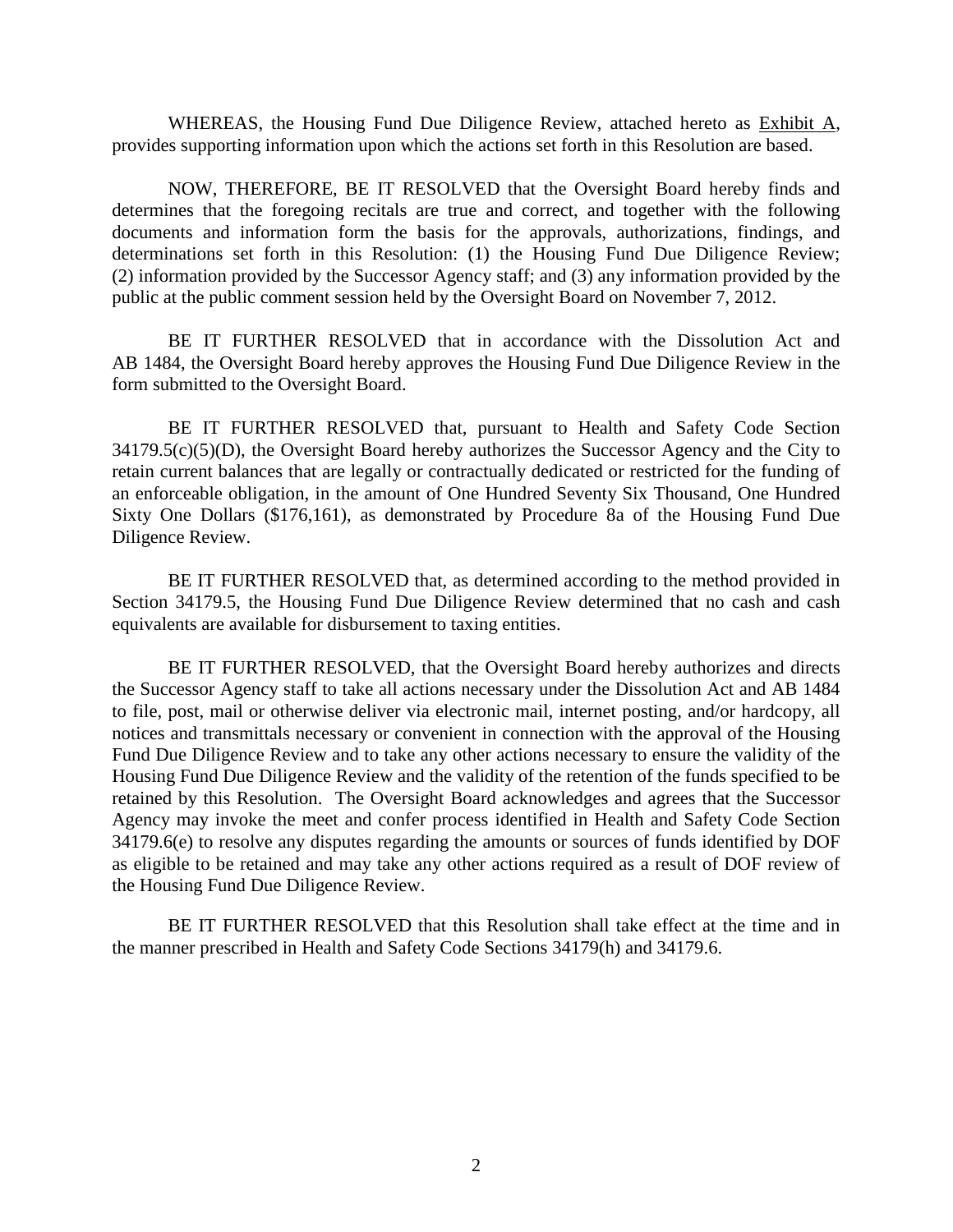## **CITY OF EL CERRITO, CALIFORNIA**

Independent Accountant's Report on Applying Agreed-Upon Procedures on the Low and Moderate Income Housing Funds of the Former El Cerrito Redevelopment Agency

> As Prescribed in Section 34179.5 of the California Health and Safety Code

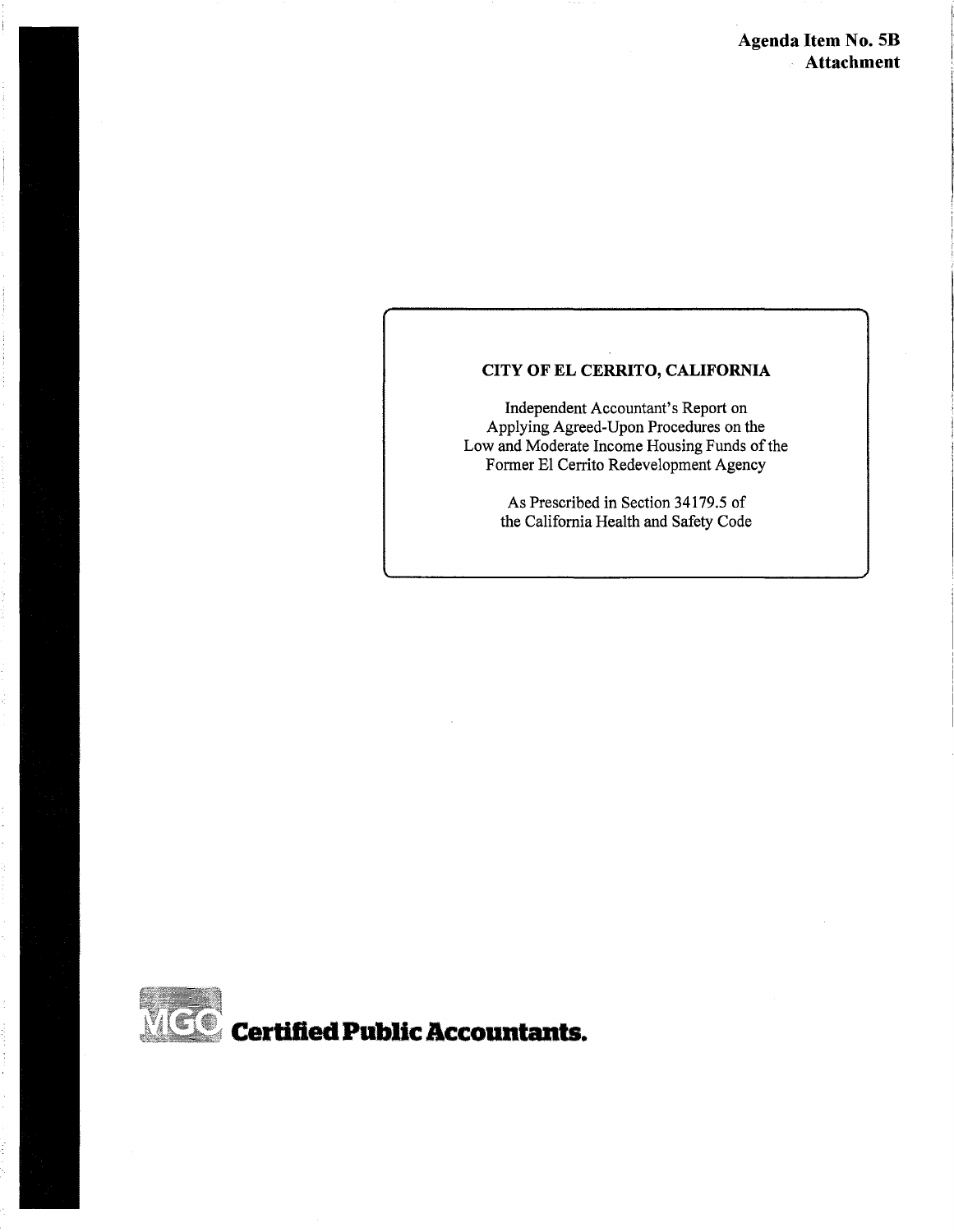

Walnut Creek *2* ~:?'i *N,* C<illft>,nia S!wl, ~nil& *ISO*  Walnut Creek, CA 94596 925.274,0190

Sacramento

Oskland

LA/Century City

**Newport Beach** 

San Diego

Seattle

#### City of El Cerrito, Successor Agency to the El Cerrito Redevelopment Agency El Cerrito, California

#### **Independent Accountant's Report on Applying Agreed-Upon Procedures**

We have performed the procedures applied to the Low and Moderate Income Housing Funds of the former El Cerrito Redevelopment Agency (Agency) enumerated in Attachment A, which were agreed to by the City of El Cerrito (City), as Successor Agency to the Agency (Successor Agency), the California State Controller's Office, and the California State Department of Finance (DOF) (collectively referred to as the Specified Parties), solely to assist the Specified Parties in determining the balances available for transfer to taxing entities from assets transferred to the Successor Agency from the Low and Moderate Income Housing Funds of the former Agency, as prescribed in Section 34179.5 of the California Health and Safety Code (HSC). Management of the former Agency and the Successor Agency are responsible for the accounting records. This agreed-upon procedures engagement was conducted in accordance with attestation standards established by the American Institute of Certified Public Accountants. The sufficiency of these procedures is solely the responsibility of those parties specified in the report. Consequently, we make no representation regarding the sufficiency of the procedures described below, either for the purpose for which this report has been requested, or for any other purpose.

The scope of this engagement was limited to performing the agreed-upon procedures applied to the Low and Moderate Income Housing Funds of the Agency as set forth in Attachment A. Attachment A also identifies the findings noted as a result of the procedures performed.

We were not engaged to and did not conduct an audit, the objective of which would be the expression of an opinion on the balances available for transfer to taxing entities from assets transferred to the Successor Agency from the Low and Moderate Income Housing Funds of the former Agency or as to the appropriateness of the other financial information summarized in Attachments A, B, C, D and E. Accordingly, we do not express such an opinion. Had we performed additional procedures, other matters might have come to our attention that would have been reported to you.

This report is intended solely for the information and use of the Successor Agency, the California State Controller's Office, and the California State Department of Finance, and is not intended to be, and should not be, used by anyone other than these specified parties. This restriction is not intended to limit distribution of this report, which is a matter of public record.

Macias Simi & C Camel ULP

Walnut Creek, California October 24, 2012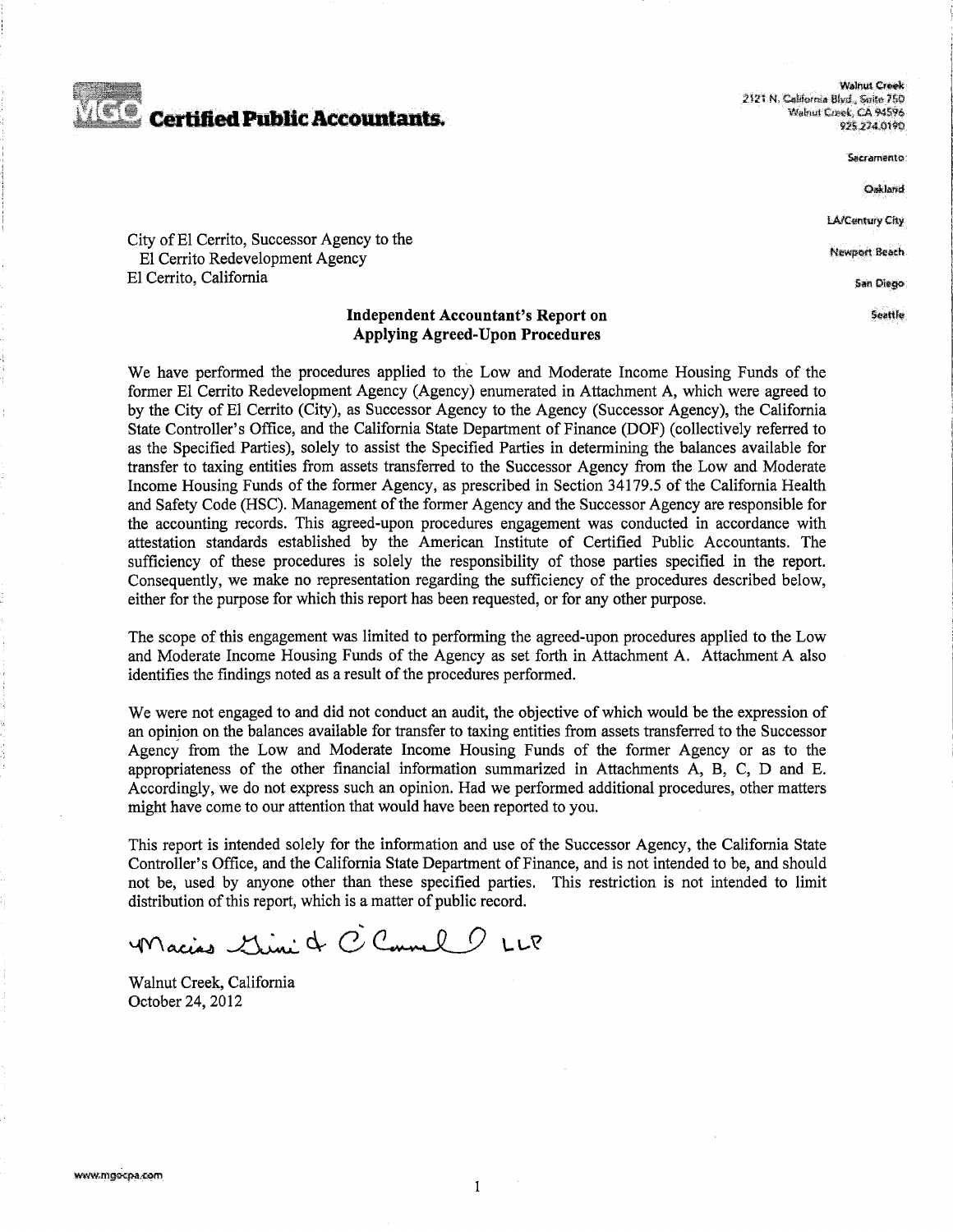#### **Attachment A- Agreed-Upon Procedures and Findings Low and Moderate Income Housing Funds**

The agreed-upon procedures, as it relates to the Low and Moderate Income Housing Funds of the former Agency and the Successor Agency, and findings are as follows:

1. Obtain from the Successor Agency a listing of all assets that were transferred from the former redevelopment agency to the Successor Agency on or about February 1, 2012. Agree the amounts on this listing to account balances established in the accounting records of the Successor Agency. Identify in the Agreed-Upon Procedures (AUP) report the amount of the assets transferred to the Successor Agency as of that date.

**Finding:** We obtained from the Successor Agency a listing of all assets that were transferred from the former redevelopment agency to the Successor Agency on or about February 1, 2012 and agreed the amounts which totaled  $$5,293,019$  as of February 1, 2012 to the account balances established in the accounting records of the Successor Agency.

2. If the State Controller's Office has completed its review of transfers required under both Sections 34167.5 and 34178.8 and issued its report regarding such review, attach a copy of that report as an exhibit to the AUP report.

**Finding:** The State Controller's Office has not completed its review of transfers required under both Sections 34167.5 and 34178.8 nor issued its report regarding such review.

If this has not yet occurred, perform the following procedures:

A. Obtain a listing prepared by the Successor Agency of transfers (excluding payments for goods and services) from the former redevelopment agency to the city, county, or city and county that formed the redevelopment agency for the period from January 1, 2011 through January 31, 2012. For each transfer, the Successor Agency should describe the purpose of the transfer and describe in what sense the transfer was required by one of the Agency's enforceable obligations or other legal requirements. Provide this listing as an attachment to the AUP report.

**Finding:** We noted that the former redevelopment agency transferred assets for the period from January 1, 2011 through January 31, 2012 to the City. The former Agency transferred cash in the amount of \$201,161 and land held for redevelopment in the amount of \$2,130,000 to the City. The City subsequently transferred cash in the amount of \$176,161 back to the Successor Agency. See Attachment C for the listing of transfers with the description of the purpose and in what sense the transfer was required by one of the Agency's enforceable obligations or other legal requirements.

B. Obtain a listing prepared by the Successor Agency of transfers (excluding payments for goods and services) from the Successor Agency to the city, county, or city and county that formed the redevelopment agency for the period from February 1, 2012 through June 30, 2012. For each transfer, the Successor Agency should describe the purpose of the transfer and describe in what sense the transfer was required by one of the Agency's enforceable obligations or other legal requirements. Provide this listing as an attachment to the AUP report.

**Finding:** Upon the Agency's dissolution and pursuant to the City Council Resolution No. 2012- 04 approved on January 17, 2012, the City, as Housing Successor, assumed the former Agency's housing assets. We obtained a listing prepared by the Successor Agency of transfers from the Successor Agency to the City for the period from February 1, 2012 through June 30, 2012.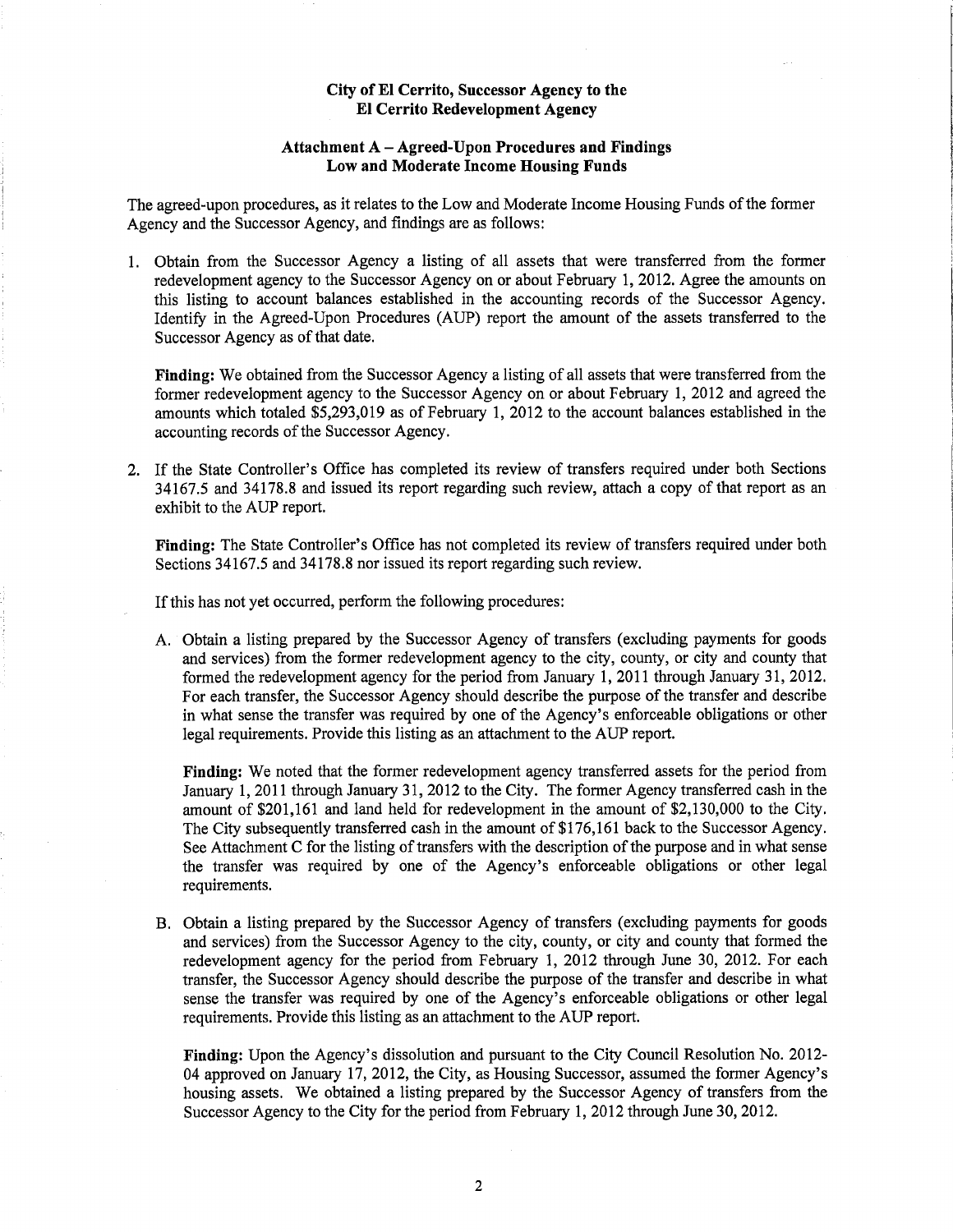#### **Attachment A- Agreed-Upon Procedures and Findings Low and Moderate Income Housing Funds**

See Attachment D for the listing of transfers with the description of the purpose and in what sense the transfer was required by one of the Agency's enforceable obligations or other legal requirements.

C. For each transfer, obtain the legal document that formed the basis for the enforceable obligation that required any transfer. Note in the AUP report the absence of any such legal document or the absence of language in the document that required the transfer.

**Finding:** As noted in Procedure 2A above, the former Agency transferred cash in the amount of \$201,161 to the City and the City subsequently transferred cash in the amount of \$176,161 back to the Successor Agency. We obtained the legal document that formed the basis for the enforceable obligation that required the cash transfer of \$25,000.

For the remaining transfers noted in Procedure 2A and 2B above, asset transfers were permitted by the HSC, and not an enforceable obligation. Therefore, this procedure is not applicable. We obtained documentation indicating that the California State Department of Finance completed its review of the Housing Asset Transfer Form (Form) submitted pursuant to HSC Section 34176(a)(2) for the period February 1, 2012 through August 1, 2012 and did not object to any assets or transfers of assets identified on the Form, as described in Attachments C and D.

3. If the State Controller's Office has completed its review of transfers required under both Sections 34167.5 and 34178.8 and issued its report regarding such review, attach a copy of that report as an exhibit to the AUP report.

**Finding:** The State Controller's Office has not completed its review of transfers required under both Sections 34167.5 and 34178.8 nor issued its report regarding such review.

If this has not yet occurred, perform the following procedures:

A. Obtain a listing prepared by the Successor Agency of transfers (excluding payments for goods and services) from the former redevelopment agency to any other public agency or to private parties for the period from January 1, 2011 through January 31, 2012. For each transfer, the Successor Agency should describe the purpose of the transfer and describe in what sense the transfer was required by one of the Agency's enforceable obligations or other legal requirements. Provide this listing as an attachment to the AUP report.

**Finding:** We obtained a listing prepared by the Successor Agency of transfers from the former redevelopment agency to any other public agency or to private parties and noted that the Successor Agency did not list any transfer during the period from January 1, 2011 through January 31,2012.

B. Obtain a listing prepared by the Successor Agency of transfers (excluding payments for goods and services) from the Successor Agency to any other public agency or private parties for the period from February 1, 2012 through June 30, 2012. For each transfer, the Successor Agency should describe the purpose of the transfer and describe in what sense the transfer was required by one of the Agency's enforceable obligations or other legal requirements. Provide this listing as an attachment to the AUP report.

**Finding:** We obtained a listing prepared by the Successor Agency of transfers from the Successor Agency to any other public agency or to private parties and noted that the Successor Agency did not list any transfers during the period from February 1, 2012 through June 30, 2012.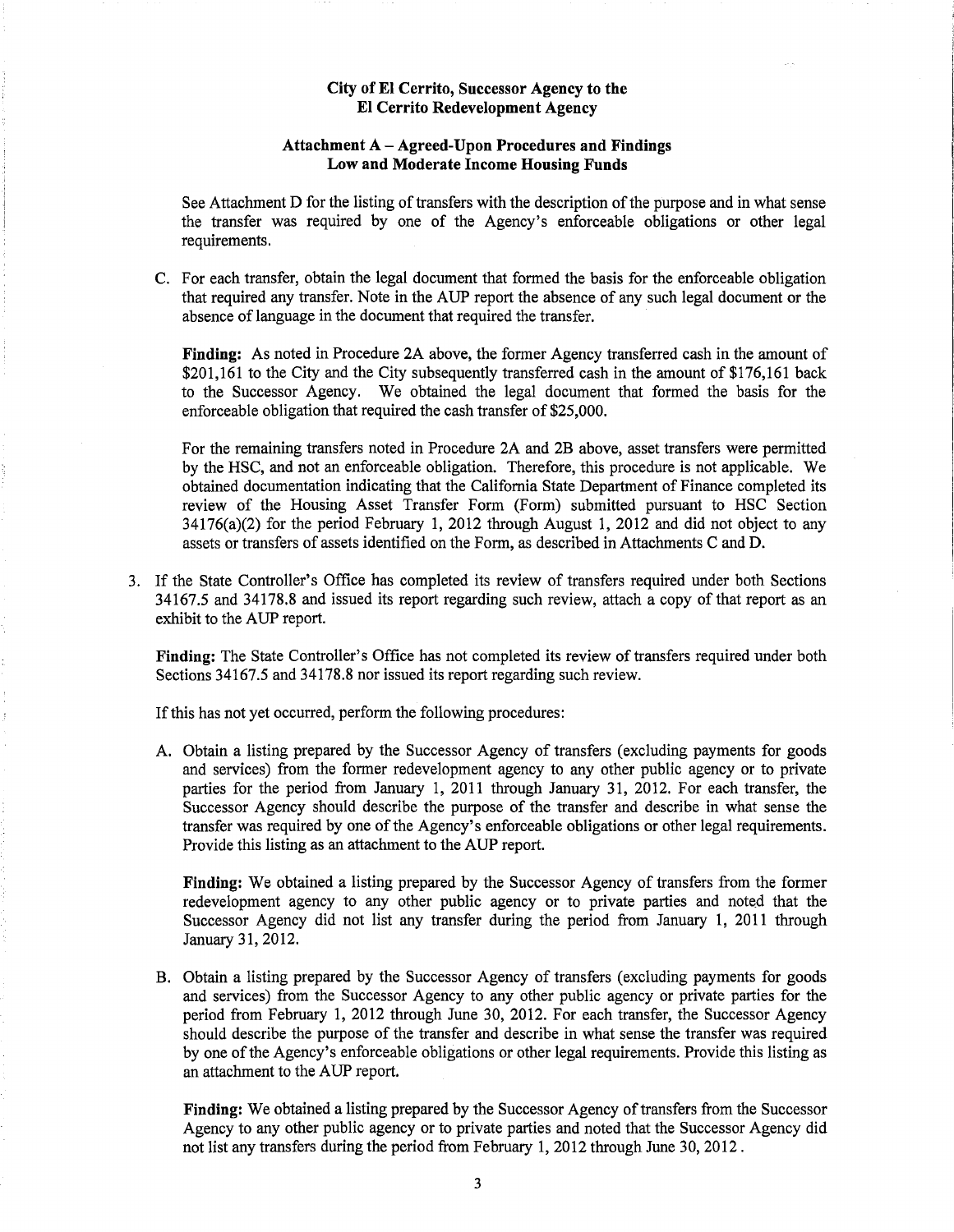#### **Attachment A- Agreed-Upon Procedures and Findings Low and Moderate Income Housing Funds**

C. For each transfer, obtain the legal document that formed the basis for the enforceable obligation that required any transfer. Note in the AUP report the absence of any such legal document or the absence of language in the document that required the transfer.

Finding: The procedure is not applicable. The Successor Agency did not list any transfers of assets to any other public agency or to private parties during the period January 1, 2011 through June 30, 2012.

- 4. Perform the following procedures:
	- A. Obtain from the Successor Agency a summary of the financial transactions of the Redevelopment Agency and the Successor Agency in the format set forth in the attached schedule for the fiscal periods indicated in the schedule. For purposes of this summary, the fmancial transactions should be presented using the modified accrual basis of accounting. End of year balances for capital assets (in total) and long-term liabilities (in total) should be presented at the bottom of this summary schedule for information purposes.
	- B. Ascertain that for each period presented, the total of revenues, expenditures, and transfers accounts fully for the changes in equity from the previous fiscal period.
	- C. Compare amounts in the schedule relevant to the fiscal year ended June 30, 2010, to the state controller's report filed for the Redevelopment Agency for that period.
	- D. Compare amounts in the schedule for the other fiscal periods presented to account balances in the accounting records or other supporting schedules. Describe in the report the type of support provided for each fiscal period.

**Finding:** This procedure pertains to the Successor Agency as a whole as such this procedure will be addressed in the agreed-upon procedures report that is due on December 15, 2012 pursuant to guidance provided by the DOF.

5. Obtain from the Successor Agency a listing of all assets of the Low and Moderate Income Housing Fund as of June 30, 2012 for the report that is due October 1, 2012 and a listing of all assets of all other funds of the Successor Agency as of June 30, 2012 (excluding the previously reported assets of the Low and Moderate Income Housing Fund) for the report that is due December 15, 2012. When this procedure is applied to the Low and Moderate Income Housing Fund, the schedule attached as an exhibit will include only those assets of the Low and Moderate Income Housing Fund that were held by the Successor Agency as of June 30, 2012 and will exclude all assets held by the entity that assumed the housing function previously performed by the former redevelopment agency. Agree the assets so listed to recorded balances reflected in the accounting records of the Successor Agency. The listings should be attached as an exhibit to the appropriate AUP report.

**Finding:** We obtained from the Successor Agency a listing of all assets of the Low and Moderate Income Housing Fund as of June 30, 2012 and agreed the assets listed to the recorded balances reflected in the accounting records of the Successor Agency. The Successor Agency reported cash in the amount of \$176,161 at June 30, 2012, representing the cash amount noted in Procedure 2A that was transferred back from the City to the Successor Agency as of June 30,2012.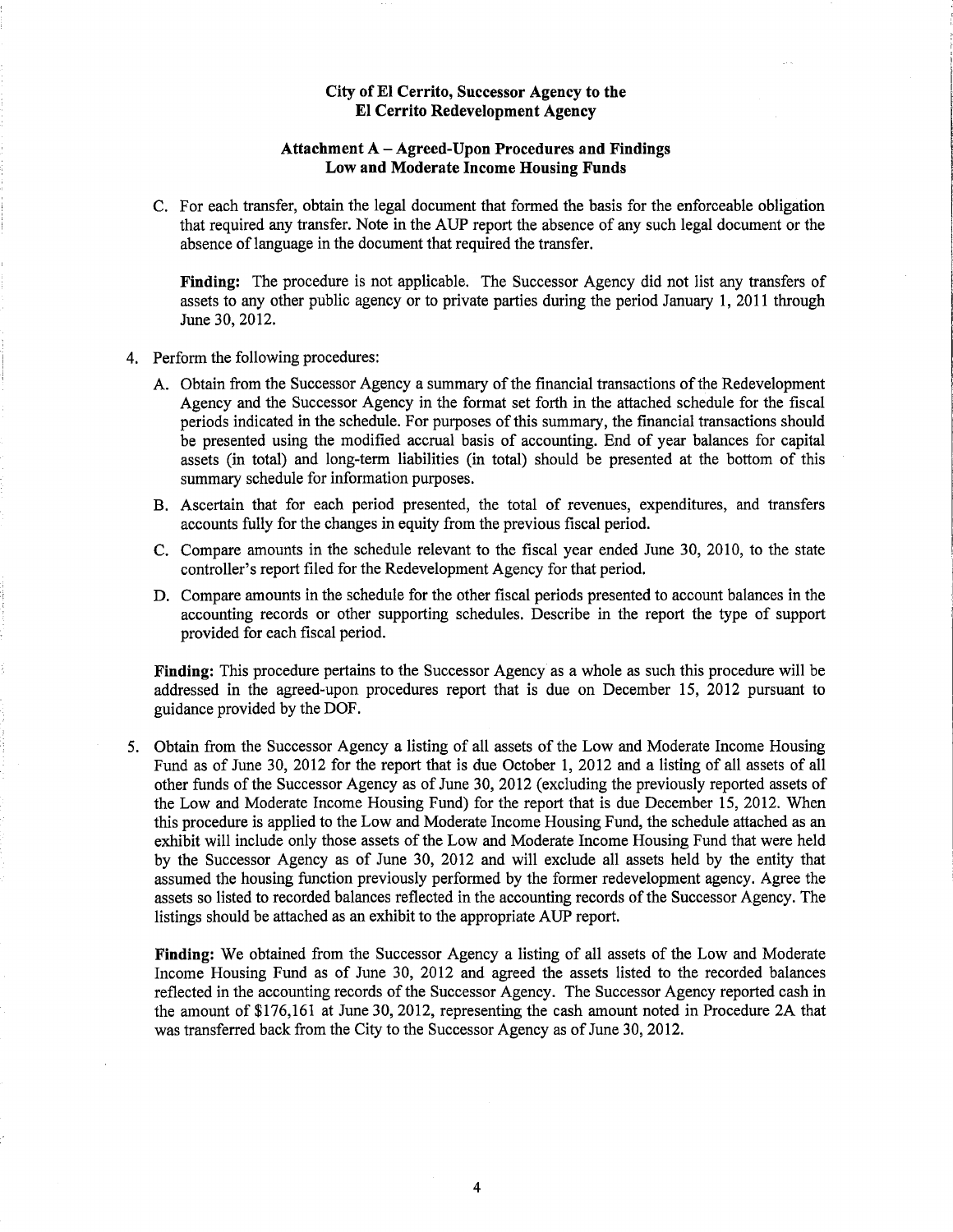#### **Attachment A- Agreed-Upon Procedures and Findings Low and Moderate Income Housing Funds**

- 6. Obtain from the Successor Agency a listing of asset balances held on June 30, 2012 that are restricted for the following purposes:
	- A. Unspent bond proceeds:
		- i. Obtain the Successor Agency's computation of the restricted balances (e.g., total proceeds less eligible project expenditures, amounts set aside for debt service payments, etc.)
		- ii. Trace individual components of this computation to related account balances in the accounting records, or to other supporting documentation (specify in the AUP report a description of such documentation).
	- 111. Obtain from the Successor Agency a copy of the legal document that sets forth the restriction pertaining to these balances. Note in the AUP report the absence of language restricting the use of the balances that were identified by the Successor Agency as restricted.
	- B. Grant proceeds and program income that are restricted by third parties:
		- i. Obtain the Successor Agency's computation of the restricted balances (e.g., total proceeds less eligible project expenditures).
		- ii. Trace individual components of this computation to related account balances in the accounting records, or to other supporting documentation (specify in the AUP report a description of such documentation).
		- iii. Obtain from the Successor Agency a copy of the grant agreement that sets forth the restriction pertaining to these balances. Note in the AUP report the absence of language restricting the use of the balances that were identified by the Successor Agency as restricted.
	- C. Other assets considered to be legally restricted:
		- i. Obtain the Successor Agency's computation of the restricted balances (e.g., total proceeds less eligible project expenditures).
		- ii. Trace individual components of this computation to related account balances in the accounting records, or to other supporting documentation (specify in the AUP report a description of such documentation).
	- iii. Obtain from the Successor Agency a copy of the legal document that sets forth the restriction pertaining to these balances. Note in the AUP report the absence of language restricting the use of the balances that were identified by Successor the Agency as restricted.
	- D. Attach the above mentioned Successor Agency prepared schedule(s) as an exhibit to the AUP report. For each restriction identified on these schedules, indicate in the report the period of time for which the restrictions are in effect. If the restrictions are in effect until the related assets are expended for their intended purpose, this should be indicated in the report.

**Finding:** We noted the Successor Agency did not have asset balances held on June 30, 2012 that are restricted.

- 7. Perform the following procedures:
	- A. Obtain from the Successor Agency a listing of assets as of June 30, 2012 that are **not** liquid or otherwise available for distribution (such as capital assets, land held for resale, long-term receivables, etc.) and ascertain if the values are listed at either purchase cost (based on book value reflected in the accounting records of the Successor Agency) or market value as recently estimated by the Successor Agency.

5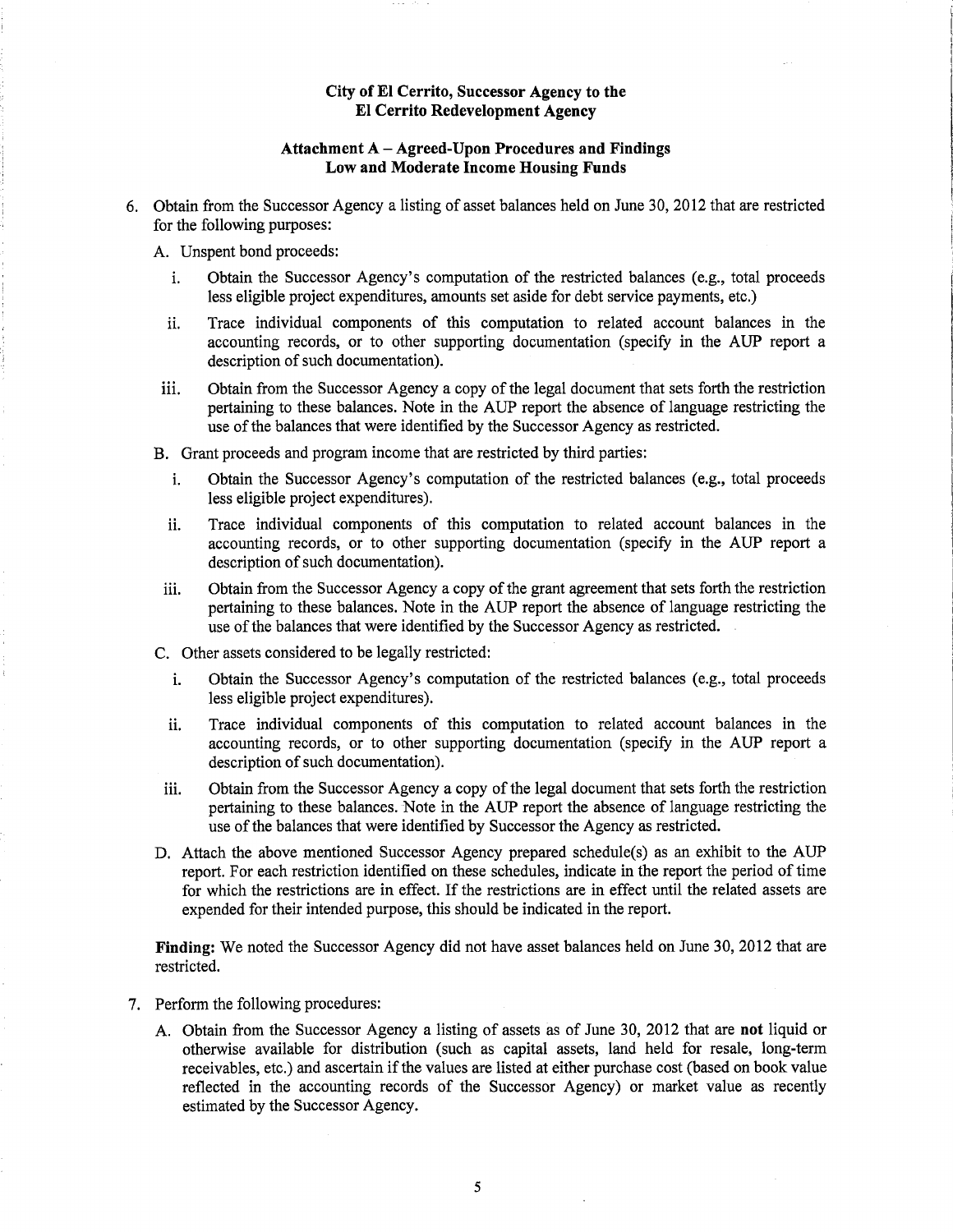#### **Attachment A- Agreed-Upon Procedures and Findings Low and Moderate Income Housing Funds**

- B. If the assets listed at 7.A. are listed at purchase cost, trace the amounts to a previously audited financial statement (or to the accounting records of the Successor Agency) and note any differences.
- C. For any differences noted in 7.B., inspect evidence of disposal of the asset and ascertain that the proceeds were deposited into the Successor Agency trust fund. If the differences are due to additions (this generally is not expected to occur), inspect the supporting documentation and note the circumstances.
- D. If the assets listed at 7.A. are listed at recently estimated market value, inspect the evidence (if any) supporting the value and note the methodology used. If no evidence is available to support the value and\or methodology, note the lack of evidence.

**Finding:** We noted the Successor Agency did not have asset balances held on June 30, 2012 that are not liquid or otherwise available for distribution.

- 8. Perform the following procedures:
	- A. If the Successor Agency believes that asset balances need to be retained to satisfy enforceable obligations, obtain from the Successor Agency an itemized schedule of asset balances (resources) as of June 30, 2012 that are dedicated or restricted for the funding of enforceable obligations and perform the following procedures. The schedule should identify the amount dedicated or restricted, the nature of the dedication or restriction, the specific enforceable obligation to which the dedication or restriction relates, and the language in the legal document that is associated with the enforceable obligation that specifies the dedication of existing asset balances toward payment of that obligation.
		- i. Compare all information on the schedule to the legal documents that form the basis for the dedication or restriction of the resource balance in question.
		- ii. Compare all current balances to the amounts reported in the accounting records of the Successor Agency or to an alternative computation.
	- iii. Compare the specified enforceable obligations to those that were included in the final Recognized Obligation Payment Schedule approved by the California Department of Finance.
	- iv. Attach as an exhibit to the report the listing obtained from the Successor Agency. Identify in the report any listed balances for which the Successor Agency was unable to provide appropriate restricting language in the legal document associated with the enforceable obligation.
	- B. If the Successor Agency believes that future revenues together with balances dedicated or restricted to an enforceable obligation are insufficient to fund future obligation payments and thus retention of current balances is required, obtain from the Successor Agency a schedule of approved enforceable obligations that includes a projection of the annual spending requirements to satisfy each obligation and a projection of the annual revenues available to fund those requirements and perform the following procedures:
		- i. Compare the enforceable obligations to those that were approved by the California Department of Finance. Procedures to accomplish this may include reviewing the letter from the California Department of Finance approving the Recognized Enforceable Obligation Payment Schedules for the six month period from January 1, 2012 through June 30, 2012 and for the six month period July 1, 2012 through December 31, 2012.
		- ii. Compare the forecasted annual spending requirements to the legal document supporting each enforceable obligation.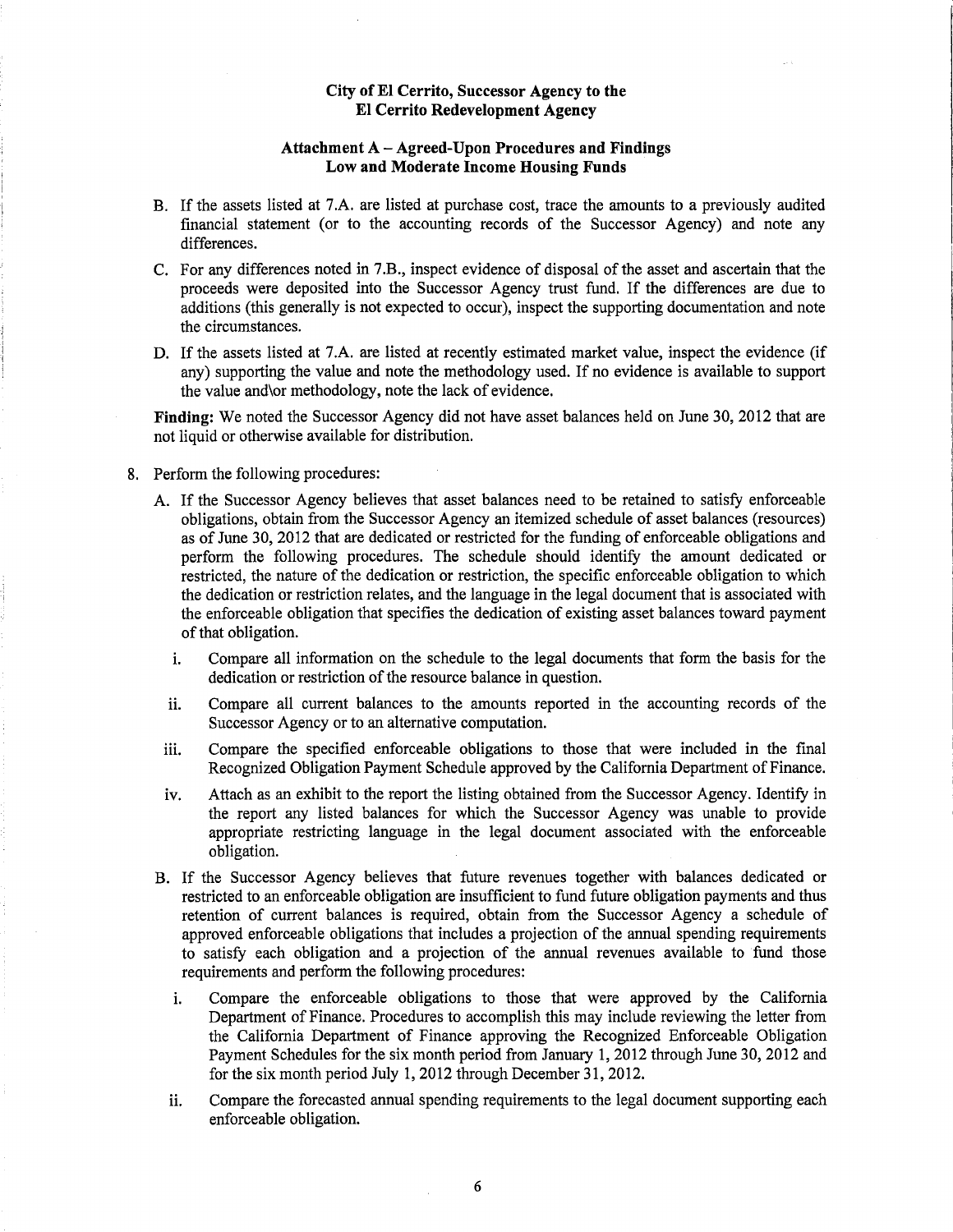#### **Attachment A- Agreed-Upon Procedures and Findings Low and Moderate Income Housing Funds**

- a. Obtain from the Successor Agency its assumptions relating to the forecasted annual spending requirements and disclose in the report major assumptions associated with the projections.
- iii. For the forecasted annual revenues:
	- a. Obtain from the Successor Agency its assumptions for the forecasted annual revenues and disclose in the report major assumptions associated with the projections.
- C. If the Successor Agency believes that projected property tax revenues and other general purpose revenues to be received by the Successor Agency are insufficient to pay bond debt service payments (considering both the timing and amount of the related cash flows), obtain from the Successor Agency a schedule demonstrating this insufficiency and apply the following procedures to the information reflected in that schedule.
	- i. Compare the timing and amounts of bond debt service payments to the related bond debt service schedules in the bond agreement.
	- ii. Obtain the assumptions for the forecasted property tax revenues and disclose major assumptions associated with the projections.
- iii. Obtain the assumptions for the forecasted other general purpose revenues and disclose major assumptions associated with the projections.
- D. If procedures A, B, or C were performed, calculate the amount of current unrestricted balances necessary for retention in order to meet the enforceable obligations by performing the following procedures.
	- i. Combine the amount of identified current dedicated or restricted balances and the amount of forecasted annual revenues to arrive at the amount of total resources available to fund enforceable obligations.
	- ii. Reduce the amount of total resources available by the amount forecasted for the annual spending requirements. A negative result indicates the amount of current unrestricted balances that needs to be retained.
- iii. Include the calculation in the AUP report.

**Finding:** The Successor Agency believes that asset balances are needed to be retained to satisfy enforceable obligations. As such, pursuant to Procedure SA, we obtained from the Successor Agency an itemized schedule of asset balances at June 30, 2012 that are dedicated or restricted for the funding of enforceable obligations, as attached in Attachment E.

We also performed the following:

- Compared all information on the schedule to the legal documents that form the basis for the dedication or restriction of the resource balance in question.
- Compared all current balances to the amounts reported in the accounting records of the Successor Agency or to an alternative computation.
- Compared the specified enforceable obligations to those that were included in the final Recognized Obligation Payment Schedule approved by the California Department of Finance.
- We did not identify any listed balances on Attachment E for which the Successor Agency was unable to provide appropriate restricting language in the legal document associated with the enforceable obligation.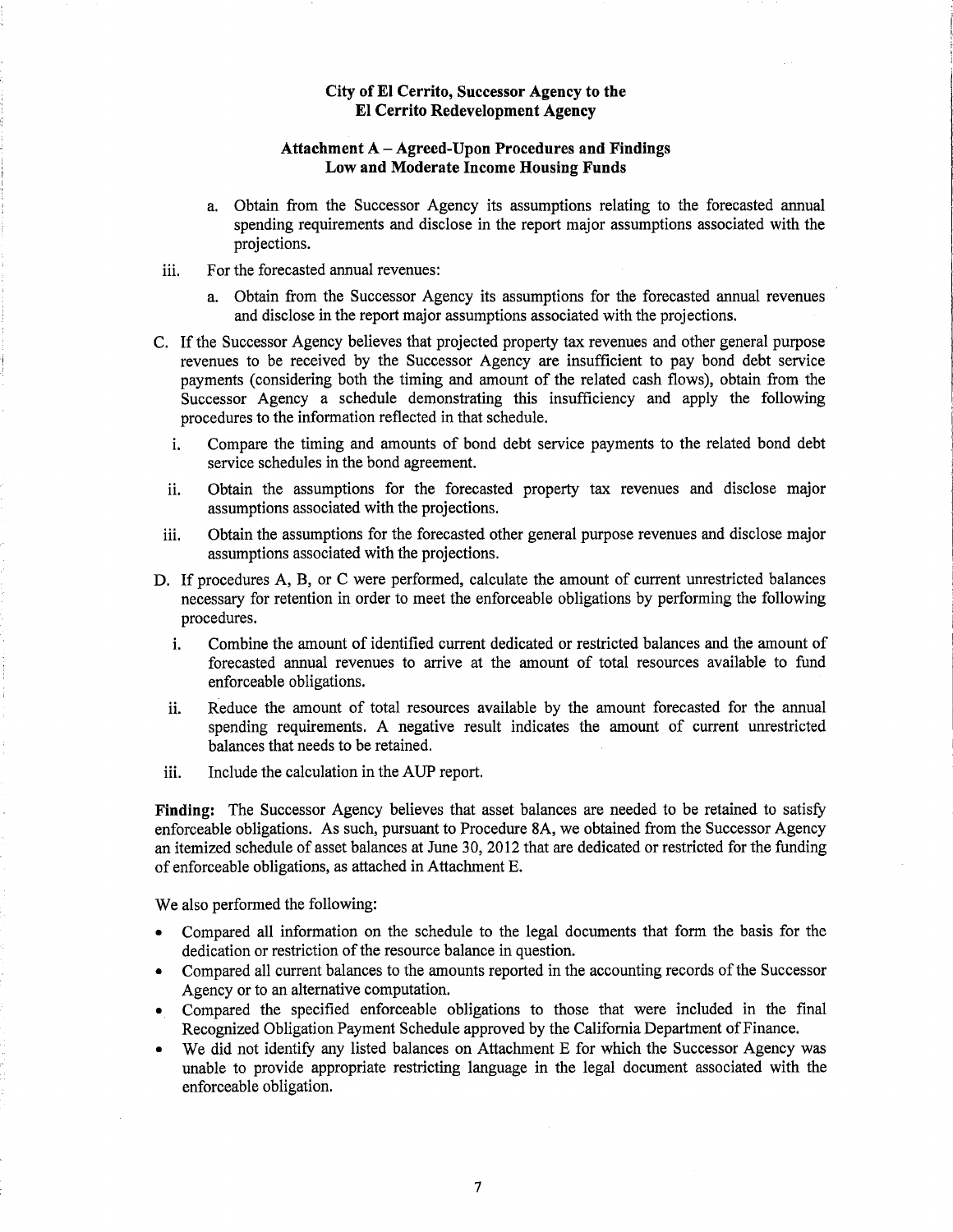#### **Attachment A- Agreed-Upon Procedures and Findings Low and Moderate Income Housing Funds**

We noted that the Successor Agency did not report any cash balances that needed to be retained as of June 30, 2012 under Procedures 8B or 8C.

See Attachment E for a schedule that identifies the amount dedicated or restricted, the nature of the dedication or restriction, the specific enforceable obligation to which the dedication or restriction relates, and the language in the legal document that is associated with the enforceable obligation that specifies the dedication of existing asset balances toward payment of that obligation.

9. If the Successor Agency believes that cash balances as of June 30, 2012 need to be retained to satisfy obligations on the Recognized Obligation Payment Schedule (ROPS) for the period of July 1, 2012 through June 30, 2013, obtain a copy of the final ROPS for the period of July 1, 2012 through December 31, 2012 and a copy of the final ROPS for the period January 1, 2013 through June 30, 2013. For each obligation listed on the ROPS, the Successor Agency should add columns identifying (1) any dollar amounts of existing cash that are needed to satisfy that obligation and (2) the Successor Agency's explanation as to why the Successor Agency believes that such balances are needed to satisfy the obligation. Include this schedule as an attachment to the AUP report.

**Finding:** We noted the Successor Agency does not have cash balances as of June 30, 2012 that need to be retained to satisfy obligations on the Recognized Obligation Payment Schedule for the period of July 1, 2012 through June 30, 2013.

10. Include (or present) a schedule detailing the computation of the Balance Available for Allocation to Affected Taxing Entities. Amounts included in the calculation should agree to the results of the procedures performed in each section above. The schedule should also include a deduction to recognize amounts already paid to the County Auditor-Controller on July 12, 2012 as directed by the California Department of Finance. The amount of this deduction presented should be agreed to evidence of payment. The attached example summary schedule may be considered for this purpose. Separate schedules should be completed for the Low and Moderate Income Housing Fund and for all other funds combined (excluding the Low and Moderate Income Housing Fund).

**Finding:** See Attachment B for the results of this procedure for the Low and Moderate Income Housing Fund.

11. Obtain a representation letter from Successor Agency management acknowledging their responsibility for the data provided to the practitioner and the data presented in the report or in any attachments to the report. Included in the representations should be an acknowledgment that management is not aware of any transfers (as defined by Section 34179.5) from either the former redevelopment agency or the Successor Agency to other parties for the period from January 1, 2011 through June 30, 2012 that have not been properly identified in the AUP report and its related exhibits. Management's refusal to sign the representation letter should be noted in the AUP report as required by attestation standards.

**Finding:** No exceptions noted as a result of this procedure.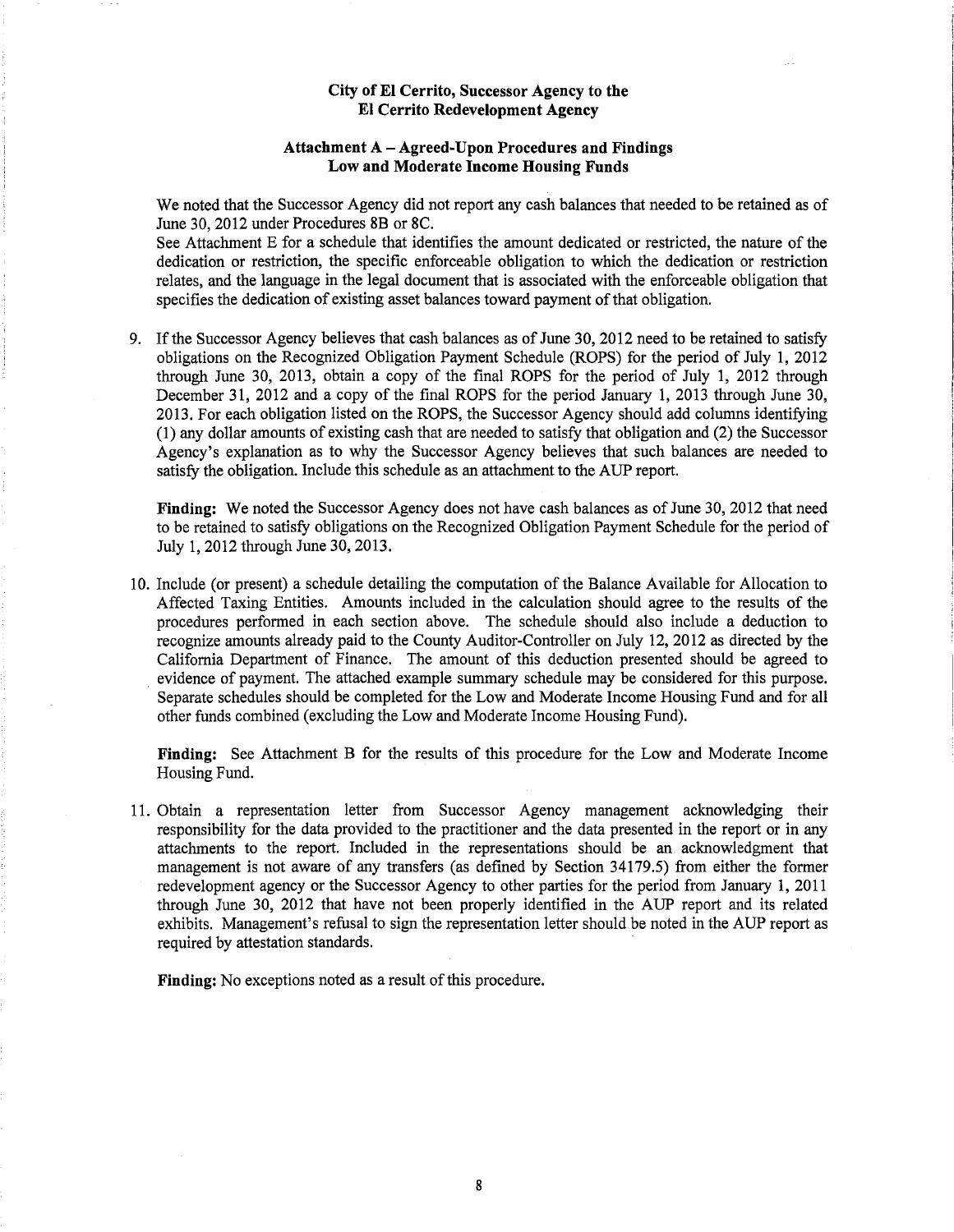## El Cerrito Redevelopment Agency Attachment B - Low and Moderate Income Housing Funds Assets Transferred to the Successor Agency That Are Available to Distribute to Affected Taxing Entities

## SUMMARY OF BALANCES AVAILABLE FOR ALLOCATION TO AFFECTED TAXING ENTITIES

1980

| Total amount of assets held by the successor agency as of June 30, 2012 (procedure 5)                                                                                                                                                          | \$<br>176,161 |
|------------------------------------------------------------------------------------------------------------------------------------------------------------------------------------------------------------------------------------------------|---------------|
| Add the amount of any assets transferred to the city or other parties for which an enforceable<br>obligation with a third party requiring such transfer and obligating the use of the transferred<br>assets did not exist (procedures 2 and 3) |               |
| Less assets legally restricted for uses specified by debt covenants, grant restrictions, or<br>restrictions imposed by other governments (procedure 6)                                                                                         |               |
| Less assets that are not cash or cash equivalents (e.g., physical assets) - (procedure 7)                                                                                                                                                      |               |
| Less balances that are legally restricted for the funding of an enforceable<br>obligation (net of projected annual revenues available to fund those obligations) - (procedure 8)                                                               | (176, 161)    |
| Less balances needed to satisfy ROPS for the 2012-13 fiscal year (procedure 9)                                                                                                                                                                 |               |
| Less the amount of payments made on July 12, 2012 to the County Auditor-Controller as directed<br>by the California Department of Finance                                                                                                      |               |
| Amount to be remitted to county for disbursement to taxing entities                                                                                                                                                                            |               |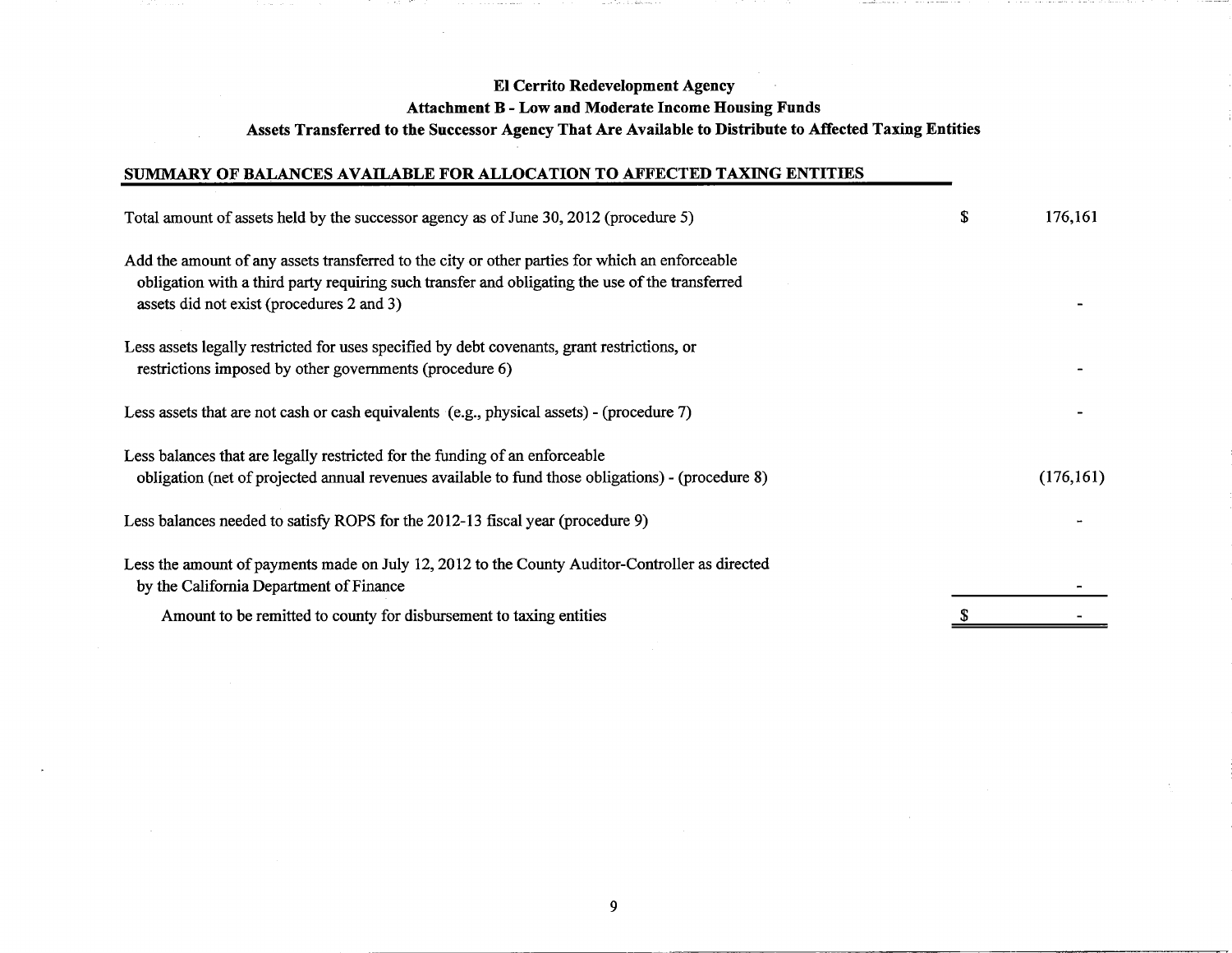#### El Cerrito Redevelopment Agency Attachment C - Low and Moderate Income Housing Funds Asset Transfers to the City of El Cerrito for the Period January 1, 2011 Through January 31, 2012

Asset Description Cash: 1 Cash 2 Cash - refundable deposits Name of the recipient City of El Cerrito Housing Fund City of El Cerrito Housing Fund Total Cash Date of Transfer Book value of asset Describe the purpose of the transfer and specify the enforceable obligation or other at date of transfer legal requirement requiring such transfer and the date of such requirement. Funding of affordable housing projects and programs pursuant to Amended and Restated Public Improvements and Cooperation Agreement between the City and the Agency dated February 22, 2011. The City subsequently transferred cash in the 1/31/2012 \ \$ 176,161 amount of \$176,161 back to the Successor Agency. Per AB1X 26 and City Council's Resolution No. 2012-04, the City elected to become the Housing Successor of the former redevelopment agency. Transfer of housing assets held as refundable deposits under terms of the Predevelopment Loan Agreement by and between the E1 Cerrito Redevelopment Agency and Eden Housing, Inc. (10860 and 10848 San Pablo Avenue) dated May 17,2011 for the 1/31/2012 25,000 development of approximately 64 units of affordable housing. \$ 201,161 Finding No exceptions were noted as a result of this procedure. No exceptions were noted as a result of this procedure.

Land held for redevelopment:

| Real property for low-mod housing w/<br>commercial space at 10848 and 10860 San |                                 |              | On March 22, 2011, under the provisions of Health and Safety Code Section<br>$33433$ , the Agency entered into a property conveyance agreement with the City to<br>transfer one property in exchange for an agreement to cause its development with<br>an affordable housing project consistent with the Redevelopment Plan and pay the<br>Agency any value received. The value of the land held for redevelopment<br>transferred was \$3,950,000, of which \$1,820,000 bond proceeds was funded by<br>[2004 Bond Series A and \$2,130,000 was funded by the Low and Moderate Income]<br>Housing Fund. Per AB1X 26 and City Council's Resolution No. 2012-03, the City | The asset balance should be transferred to the City's |
|---------------------------------------------------------------------------------|---------------------------------|--------------|------------------------------------------------------------------------------------------------------------------------------------------------------------------------------------------------------------------------------------------------------------------------------------------------------------------------------------------------------------------------------------------------------------------------------------------------------------------------------------------------------------------------------------------------------------------------------------------------------------------------------------------------------------------------|-------------------------------------------------------|
| Pablo Avenue, El Cerrito, Assessor Parcel                                       |                                 |              | elected to become the Housing Successor of the former redevelopment agency.                                                                                                                                                                                                                                                                                                                                                                                                                                                                                                                                                                                            |                                                       |
| Numbers: 503-010-003, 503-101-014                                               | City of El Cerrito General Fund | 3/22/2011 \$ | 2.130,000 Transfer of housing assets as approved by the State Department of Finance.                                                                                                                                                                                                                                                                                                                                                                                                                                                                                                                                                                                   | Housing Fund instead of the City's General Fund.      |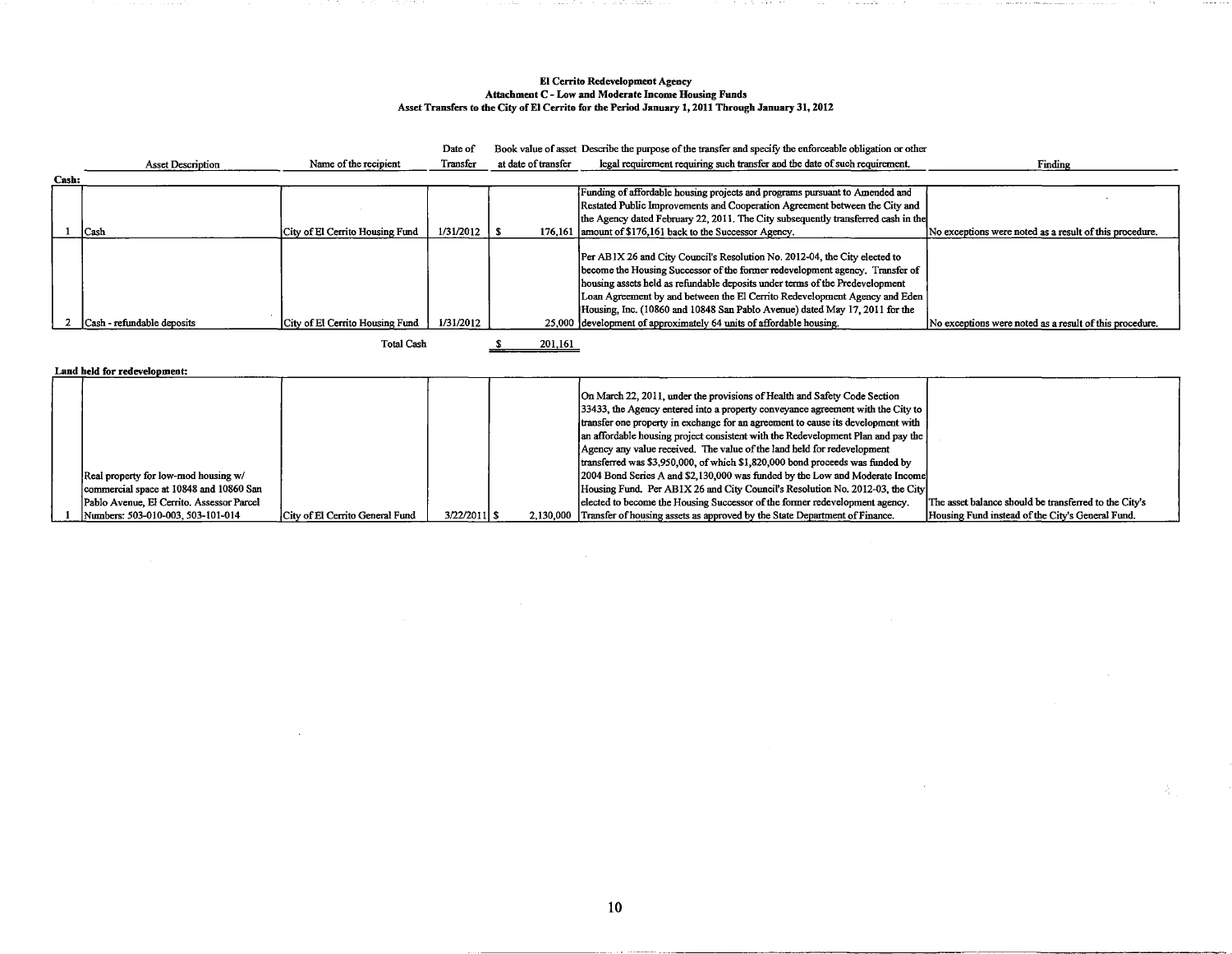## El Cerrito Redevelopment Agency Attachment D- Low and Moderate Income Housing Funds Asset Transfers to the City of El Cerrito for the Period February 1, 2012 Through June 30, 2012

Date of Book value of asset Describe the purpose of the transfer and specify the enforceable obligation or

| <b>Asset Description</b> | Name of the recipient           | Transfer      | at date of transfer | other legal requirement requiring such transfer and the date of such requirement. | Finding                                                 |
|--------------------------|---------------------------------|---------------|---------------------|-----------------------------------------------------------------------------------|---------------------------------------------------------|
| Loans receivable:        |                                 |               |                     |                                                                                   |                                                         |
|                          |                                 |               |                     | [Per AB1X 26 and City Council's Resolution No. 2012-04, the City elected to       |                                                         |
|                          |                                 |               |                     | become the Housing Successor of the former redevelopment agency. Transfer of      |                                                         |
| Ohlone Gardens, L.P.     | City of El Cerrito Housing Fund | $2/1/2012$ \$ |                     | 3,210,178 housing assets as approved by the State Department of Finance.          | No exceptions were noted as a result of this procedure. |
|                          |                                 |               |                     | Per AB1X 26 and City Council's Resolution No. 2012-04, the City elected to        |                                                         |
|                          |                                 |               |                     | become the Housing Successor of the former redevelopment agency. Transfer of      |                                                         |
| Idaho Apartments         | City of El Cerrito Housing Fund | 2/1/2012      |                     | 379,750 housing assets as approved by the State Department of Finance.            | No exceptions were noted as a result of this procedure. |
|                          |                                 |               |                     | Per AB1X 26 and City Council's Resolution No. 2012-04, the City elected to        |                                                         |
|                          |                                 |               |                     | become the Housing Successor of the former redevelopment agency. Transfer of      |                                                         |
| Eden Housing, Inc.       | City of El Cerrito Housing Fund | 2/1/2012      |                     | 40,000 housing assets as approved by the State Department of Finance.             | No exceptions were noted as a result of this procedure. |
|                          | Subtotal                        |               | 3,629,928           |                                                                                   |                                                         |

SERAFIERAF Receivable'

 $\sim$ 

| <b>BERGETERETH INCLUSION.</b>                   |                                 |          |           |                                                                              |                                                         |  |  |
|-------------------------------------------------|---------------------------------|----------|-----------|------------------------------------------------------------------------------|---------------------------------------------------------|--|--|
|                                                 |                                 |          |           | Per AB1X 26 and City Council's Resolution No. 2012-04, the City elected to   |                                                         |  |  |
|                                                 |                                 |          |           | become the Housing Successor of the former redevelopment agency. Transfer of |                                                         |  |  |
| <b>ISERAF 2011</b>                              | City of El Cerrito Housing Fund | 2/1/2012 |           | 1.327.655 housing assets as approved by the State Department of Finance.     | No exceptions were noted as a result of this procedure. |  |  |
|                                                 |                                 |          |           | Per AB1X 26 and City Council's Resolution No. 2012-04, the City elected to   |                                                         |  |  |
|                                                 |                                 |          |           | become the Housing Successor of the former redevelopment agency. Transfer of |                                                         |  |  |
| ERAF 2005 and 2006                              | City of El Cerrito Housing Fund | 2/1/2012 |           | 335,436 housing assets as approved by the State Department of Finance.       | No exceptions were noted as a result of this procedure. |  |  |
|                                                 | Subtotal                        |          | 1,663,091 |                                                                              |                                                         |  |  |
| Total asset transfers to the City of El Cerrito |                                 |          | 5,293,019 |                                                                              |                                                         |  |  |